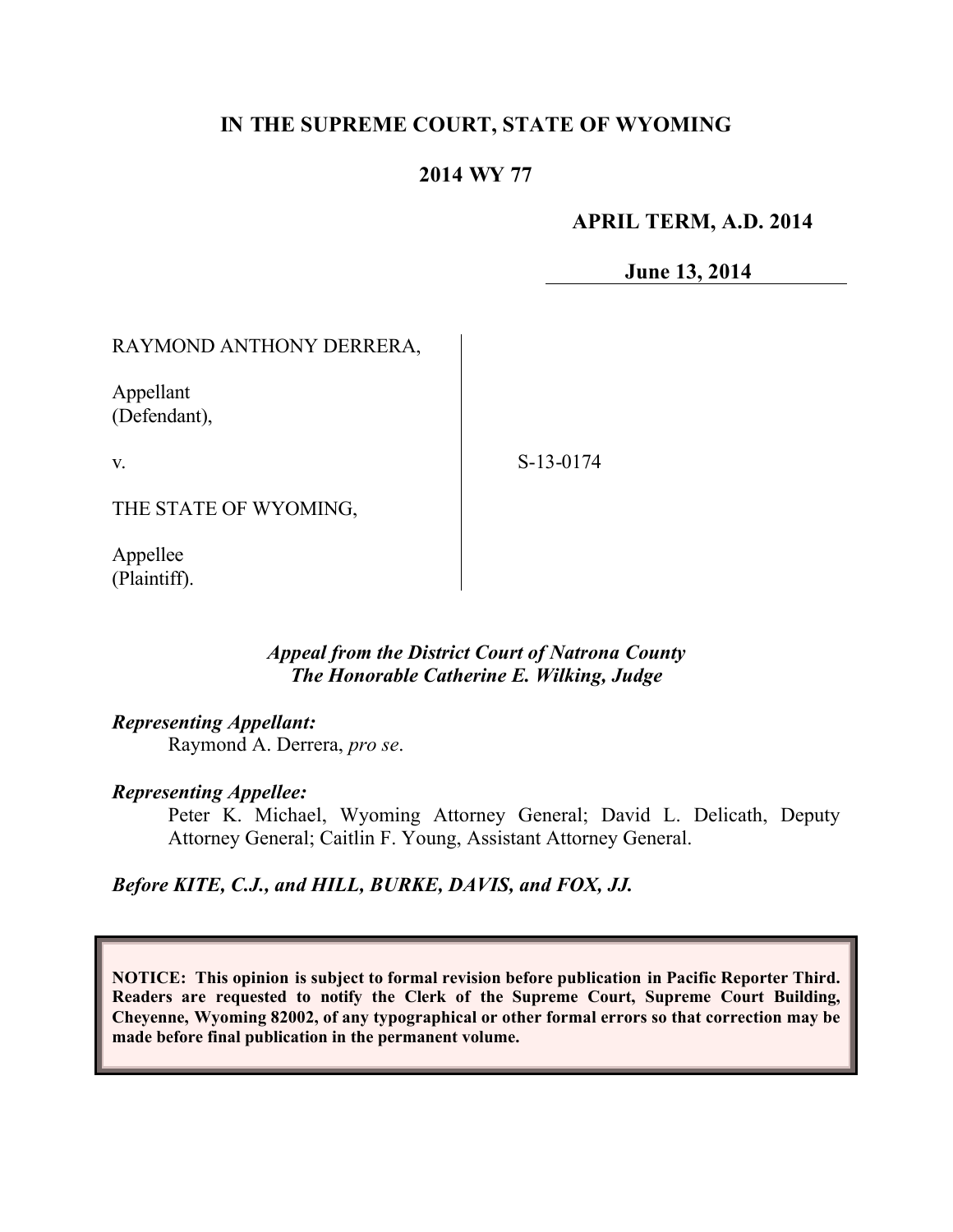#### **Fox, Justice.**

[¶1] Raymond Derrera pled guilty to the charge of driving while under the influence of alcohol (DWUI), his fourth such offense in ten years. Mr. Derrera was convicted of a felony under the law providing that a fourth DWUI offense within ten years is a felony subject to sentence enhancement. He now appeals his felony sentence enhancement, contending that two prior DWUI convictions relied on by the district court were not constitutionally obtained and therefore should not have been relied upon for purposes of enhancing his sentence. We affirm.

### *ISSUES*

[¶2] 1. Does Mr. Derrera's 2007 conviction, in which he pled guilty without counsel, constitute a violation of his Sixth Amendment right to counsel?

2. Did the district court subject Mr. Derrera to double jeopardy when it reinstated Mr. Derrera's 2009 DWUI after dismissing the case with prejudice?

### *FACTS*

[¶3] On June 19, 2012, Mr. Derrera drove with a blood alcohol concentration of 0.16%. The State charged him with one count of driving under the influence of alcohol with a blood alcohol level of 0.08% or greater. This was Mr. Derrera's fourth offense within the previous ten years, making it a felony under Wyo. Stat. Ann. § 31-5-233(e) (LexisNexis  $2013$ .<sup>1</sup> Mr. Derrera pled not guilty at his arraignment on August 30, 2012.

[¶4] On January 23, 2013, Mr. Derrera filed a Motion to Strike Two of Four Prior Convictions for Enhancement Purposes Thereby Reducing DWUI Charge From Felony to Misdemeanor. Specifically, his motion challenged his prior DWUI convictions in CR-2006-3226 and CR-2009-2891.

[¶5] In CR-2006-3226, Mr. Derrera was charged with misdemeanor DWUI for events occurring on November 3, 2006. On January 12, 2007, he entered into a plea agreement with the State, acknowledged that he wished to proceed without counsel, and pled guilty *pro se*. The circuit court set the sentencing hearing for March 7, 2007, and subsequently reset it to March 26, 2007. Mr. Derrera did not appear for the sentencing hearing on

 $\overline{a}$ 

<sup>&</sup>lt;sup>1</sup> Wyo. Stat. Ann. § 31-5-233(e) provides in part:

On a fourth offense resulting in a conviction or subsequent conviction within ten (10) years for a violation of this section or other law prohibiting driving while under the influence, he shall be guilty of a felony and fined not more than ten thousand dollars (\$10,000.00), punished by imprisonment for not more than seven (7) years, or both.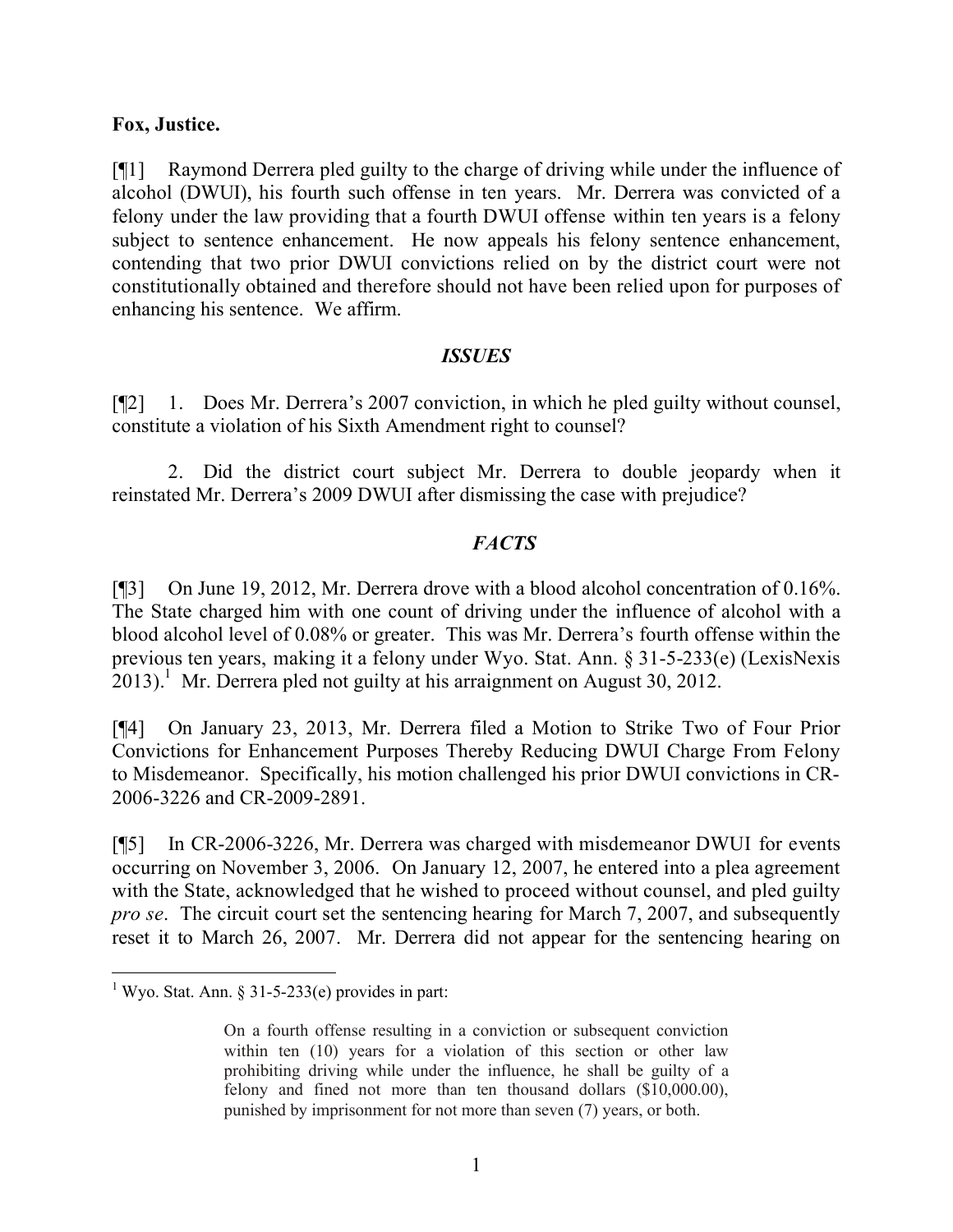March 26, and the court issued a bench warrant for his arrest. Mr. Derrera was arrested on August 21, 2007. He appeared in court the next day, and was sentenced to six months imprisonment. At his sentencing, Mr. Derrera stated that he was represented by counsel. The court responded that there was nothing in the file to indicate this, and proceeded with sentencing.

[¶6] On October 29, 2007, counsel for Mr. Derrera filed a Motion to Vacate Judgment and Sentence, arguing that Mr. Derrera's constitutional right to counsel was denied when he was sentenced without his counsel present. The motion was denied at a December 5, 2007 hearing, where Mr. Derrera's retained counsel was present.

[¶7] In 2009, Mr. Derrera was again charged with misdemeanor DWUI. The case proceeded to a jury trial on May 19, 2009. At trial, Mr. Derrera's counsel objected to the State's expert witness because the State had not provided Mr. Derrera with the expert's curriculum vitae. The judge, *sua sponte*, declared a mistrial and ordered the State to request another setting for trial within two weeks. Two weeks elapsed without any action by the State. On June 8, 2009, Mr. Derrera's counsel filed a Motion to Dismiss and Assessment of Public Defender Fees. The next day, the circuit court granted the motion and dismissed the case with prejudice. In its order dismissing the case, the court wrote:

> THE COURT FINDS, that the State having failed to comply with the Court's May  $19<sup>th</sup>$  2009 order setting a deadline of June 1, 2009 for them to file a setting for retrial in this matter, her[e]by dismisses the aforementioned case with prejudice.

> THE COURT FURTHER FINDS that [Mr. Derrera] has been prejudiced in this matter to such a degree that no other options are available to the Court absent a dismissal with prejudice.

. . . .

NOW, THEREFORE IT IS ORDERED that the above-entitled matter shall be, and the same hereby is, Dismissed with Prejudice.

[¶8] Two months later, on August 6, 2009, the State filed a Motion to Vacate Order Dismissing Case. The State argued that it was denied an opportunity to be represented at the dismissal hearing because it was never provided with a copy of the motion and order to dismiss. They attributed this to a clerical error by the clerk of court under W.R.Cr.P. 36. In response, on September 4, 2009, Mr. Derrera's counsel filed a Motion to Dismiss Based on Violation of Double Jeopardy Provisions of Wyoming and United States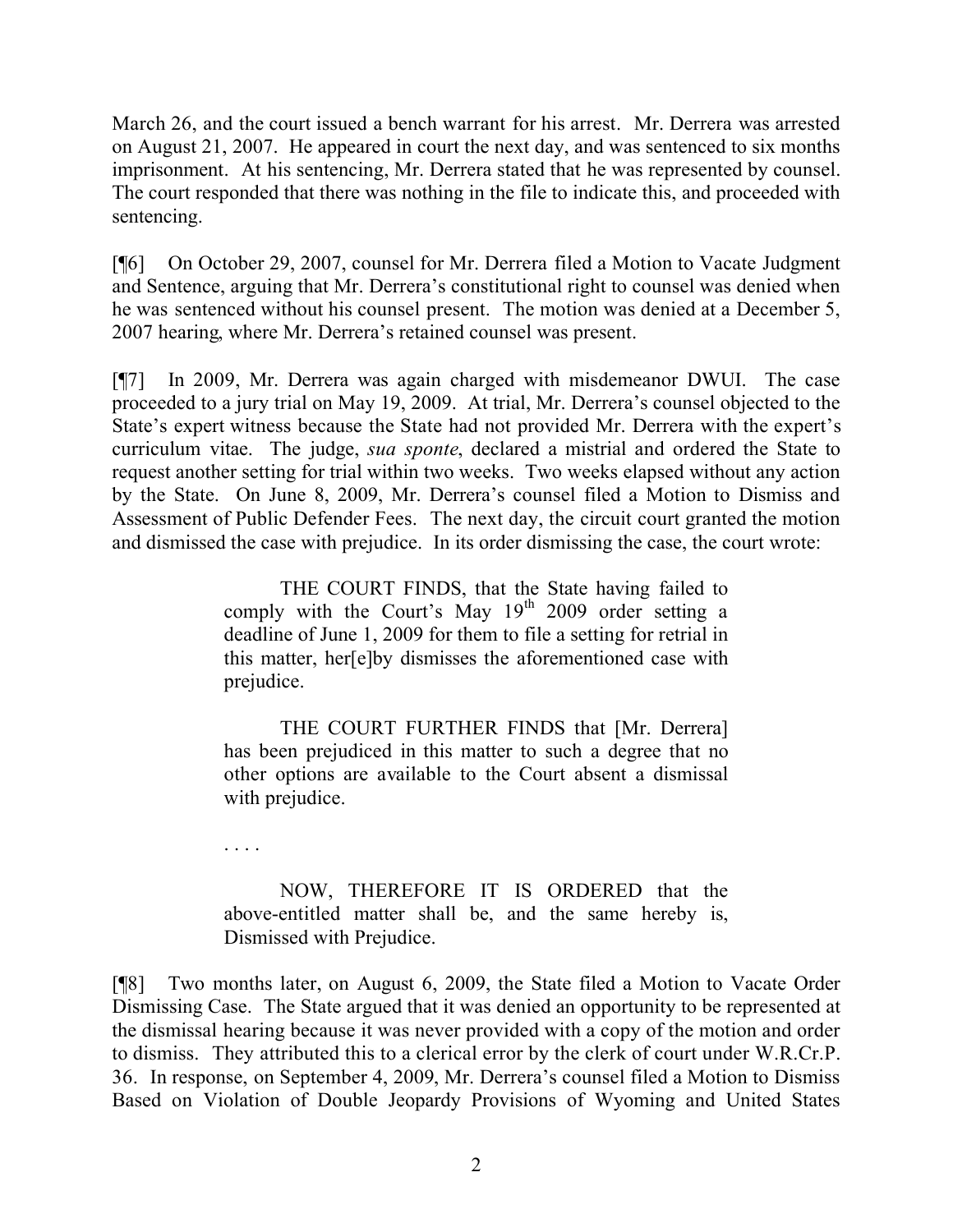Constitutions. The circuit court held a hearing on both motions on September 21, 2009. At the hearing, the court reversed its order to dismiss with prejudice, allowing the State two weeks from September 21, 2009, within which to refile the misdemeanor DWUI charge. On October 2, 2009, the State refiled the charge in docket number CR-2009- 2891. Mr. Derrera ultimately entered a guilty plea in that action.

[¶9] On October 16, 2009, Mr. Derrera's counsel filed a Petition for a Writ of Interlocutory Review of Order, or in the Alternative, Petition for a Writ of Certiorari. The district court issued its Order Denying Petition for Writ of Review on November 5, 2009, citing a failure to comply with Wyoming Rules of Appellate Procedure, Rule  $13.03<sup>2</sup>$  as well as failing to provide sufficient support to grant a writ pursuant to Rule 13.02<sup>3</sup> Mr. Derrera did not appeal.

[¶10] During the change of plea hearing for the DWUI charge now before us, Mr. Derrera raised concerns over the 2007 and 2009 DWUI convictions. The district court reminded Mr. Derrera that by pleading guilty, he could be pleading to a felony if he had the required number of prior DWUI convictions within the specified period of time. Mr. Derrera chose to plead guilty and the court found that his plea was knowing and voluntary.

[¶11] The district court then heard argument on Mr. Derrera's Motion to Strike Two of Four Prior Convictions for Enhancement Purposes Thereby Reducing DWUI Charge From Felony to Misdemeanor. The court ruled that because Mr. Dererra had not appealed his earlier convictions, they could not be overturned, and it was therefore permissible to consider them for enhancement. Accordingly, the court enhanced Mr. Derrera's conviction to a felony, sentencing him to 16 to 24 months in the state penitentiary. Mr. Derrera timely filed his *pro se* appeal.

[¶12] Mr. Derrera does not challenge his two other prior DWUI convictions.

 $\overline{a}$ 

<sup>&</sup>lt;sup>2</sup> W.R.A.P. 13.03(a) states, "[a] petition for a writ of review must be filed with the reviewing court within 15 days after entry of the order from which relief is sought." Mr. Derrera's petition was filed 25 days after the September 21, 2009 order of the court.

 $3$  W.R.A.P. 13.02 provides,

<sup>[</sup>a] writ of review may be granted by the reviewing court to review an interlocutory order of a trial court in a civil or criminal action, or from an interlocutory order of an administrative agency, which is not otherwise appealable under these rules, but which involves a controlling question of law as to which there are substantial bases for difference of opinion and in which an immediate appeal from the order may materially advance resolution of the litigation.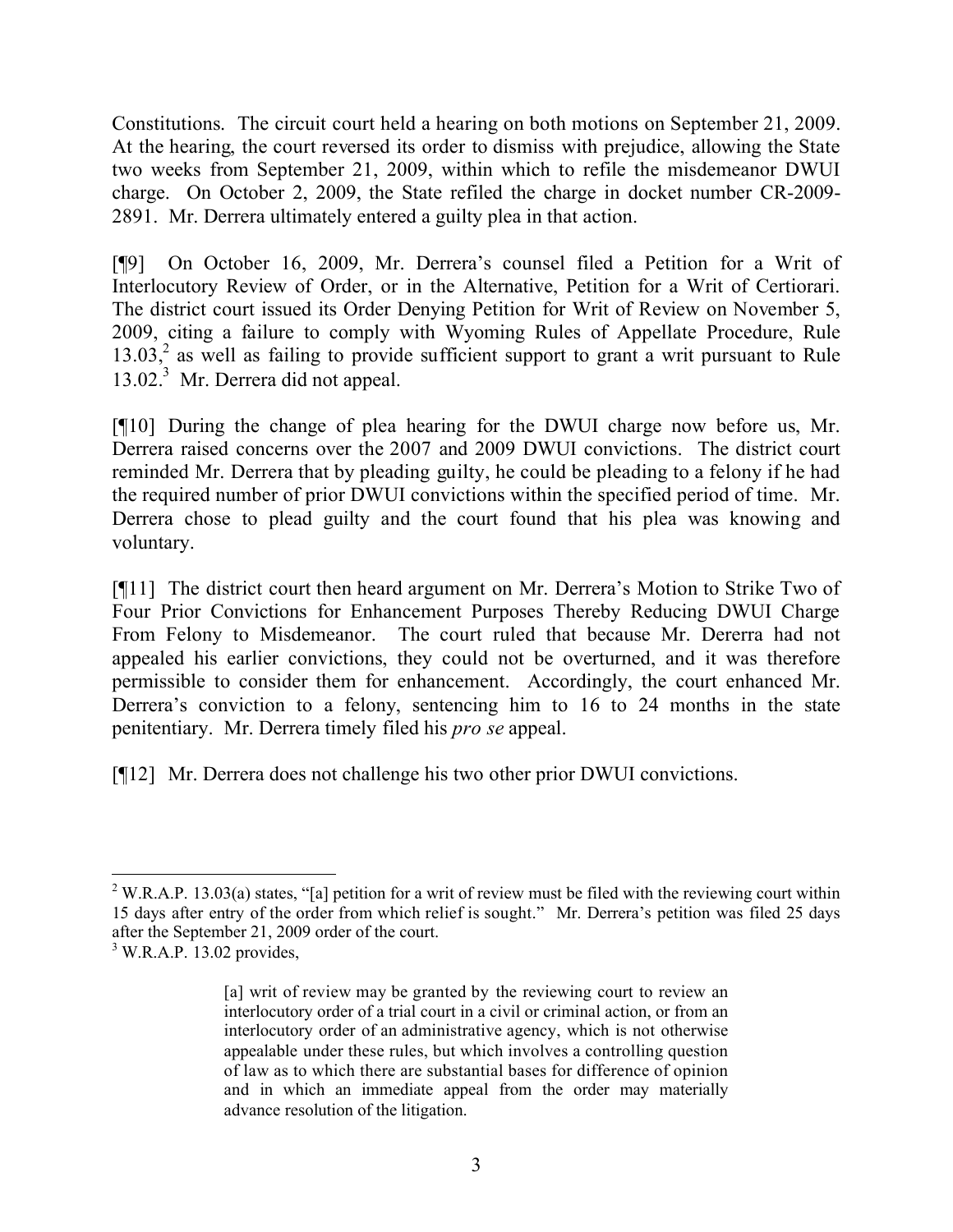#### *STANDARD OF REVIEW*

[¶13] We have held that a defendant may challenge prior convictions when they are used for purposes of sentence enhancement, under certain circumstances.

> When a defendant challenges a conviction underlying a finding that he is a habitual traffic offender, he must make a prima facie showing that one or more of the underlying convictions was constitutionally invalid. A prima facie showing is one which would permit the court to find that one or more of the traffic offense convictions essential to the order of revocation was not obtained in accordance with the defendant's constitutional rights. Once the defendant makes this showing, the prosecution must establish by a preponderance of the evidence that the conviction was constitutionally obtained.

*City of Laramie v. Cowden*, 777 P.2d 1089, 1091 (Wyo. 1989) (citations omitted) (quoting *People v. Swann*, 770 P.2d 411, 412 (Colo. 1989)). We review constitutional questions *de novo*. *Smith v. State*, 2009 WY 2, ¶ 52, 199 P.3d 1052, 1067-68 (Wyo. 2009).

[¶14] We do not have the complete record in the 2007 and 2009 proceedings. We have previously stated, "[i]t is the appellant's burden to bring a complete record to this Court" for review. *Painovich v. Painovich*, 2009 WY 116, ¶ 9, 216 P.3d 501, 504 (Wyo. 2009) (citing *Beeman v. Beeman*, 2005 WY 45, ¶ 10, 109 P.3d 548, 551 (Wyo. 2005)). For the purposes of this appeal, we only consider those facts contained in the record presented to us by Mr. Derrera.

## *DISCUSSION*

## *I. Does Mr. Derrera's 2007 conviction, in which he pled guilty without counsel, constitute a violation of his Sixth Amendment right to counsel?*

[¶15] Mr. Derrera contends that his 2007 DWUI conviction cannot be used for felony enhancement purposes because he did not validly waive his right to counsel during his plea hearing or sentencing.<sup>4</sup>

j

<sup>&</sup>lt;sup>4</sup> Mr. Derrera alleges that he was deprived of his Sixth Amendment right to counsel at the sentencing stage of the case following the plea hearing where he was convicted. Whether Mr. Derrera may have been deprived of his right to counsel at his sentencing does not address the constitutionality of his *conviction*, which is the focus of our inquiry concerning the validity of his felony enhancement under Wyo. Stat. Ann. § 31-5-233(e). *Cowden*, 777 P.2d at 1091 (Defendant "must make a prima facie showing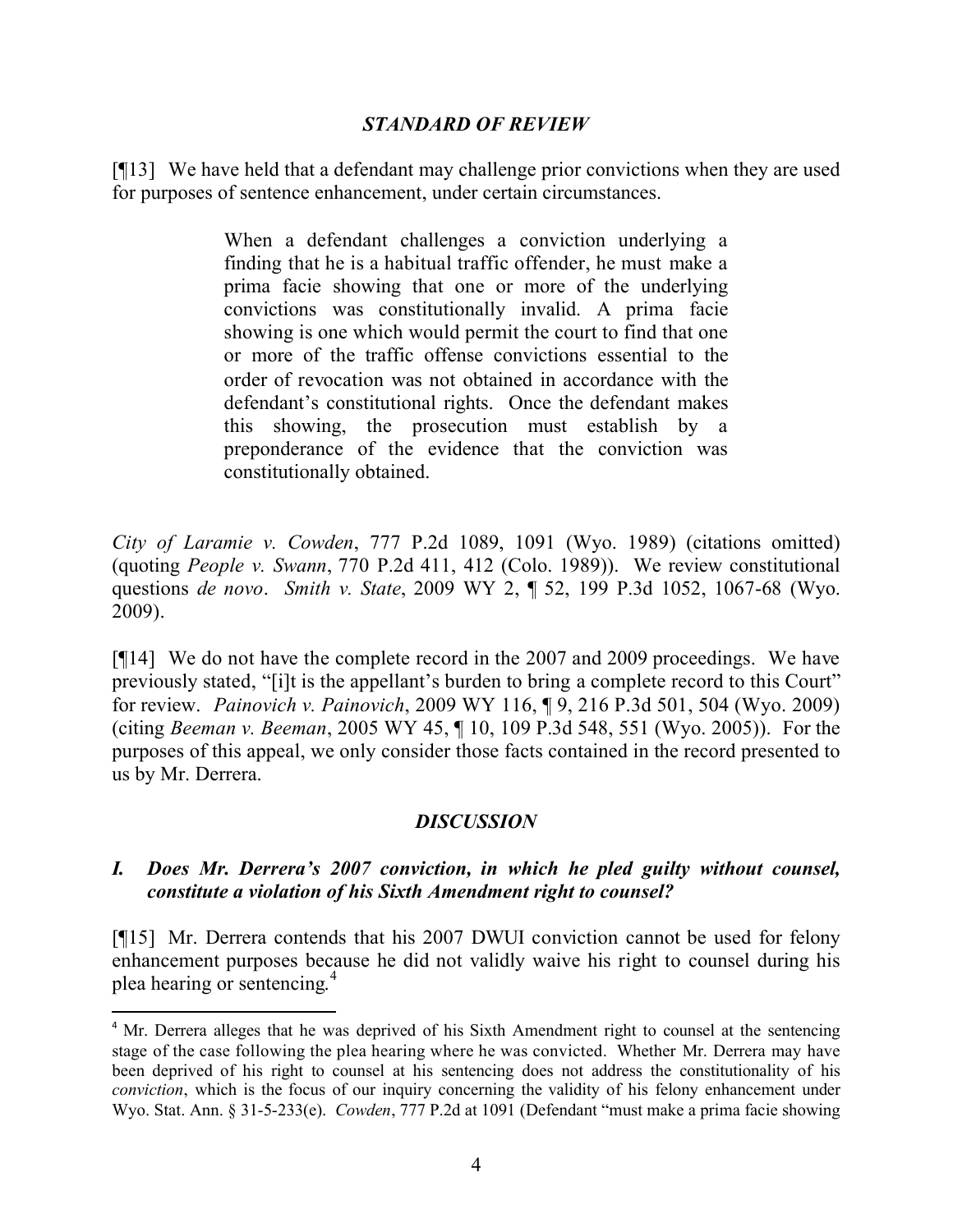[¶16] The Sixth Amendment guarantees that "[i]n all criminal prosecutions, the accused shall enjoy the right . . . to have the Assistance of Counsel for his defense." U.S. Const. amend. VI. In *Gideon v. Wainwright*, 372 U.S. 335, 339-40, 83 S.Ct. 792, 794, 9 L.Ed.2d 799 (1963), the United States Supreme Court held that the Fourteenth Amendment incorporates the Sixth Amendment right to counsel, and accordingly requires states to make appointed counsel available to indigent defendants in all "criminal prosecutions."<sup>5</sup> This Court has further articulated that the right to counsel is not just for trials, but applies to all "critical stages" in which the substantial rights of the accused may be affected. *Duffy v. State*, 837 P.2d 1047, 1052 (Wyo. 1992) (citing *United States v. Wade*, 388 U.S. 218, 227, 87 S.Ct. 1926, 1932, 18 L.Ed. 2d 1149 (1967)); *Nelson v. State*, 934 P.2d 1238, 1240 (Wyo. 1997). Because of the clear, substantial rights implicated in pleading guilty, we find that a plea hearing is indeed a "critical stage" of criminal proceedings, and therefore the right to counsel attaches. *See Duffy*, 837 P.2d at 1052 (A proceeding is "critical" if "[t]he defendant makes some sort of admission against penal interest, loses a potential defense, or **furnishes a plea of guilty** or *nolo contendere*." (Emphasis added.)).

[¶17] The Sixth Amendment, however, also guarantees the right of every citizen to proceed without counsel and to conduct his own defense. *Faretta v. California*, 422 U.S. 806, 832, 95 S.Ct. 2525, 2539-40, 45 L.Ed.2d 562 (1975). "A criminal defendant may waive his right to counsel so long as the . . . court ensures that it is 'an intentional relinquishment or abandonment of a known right or privilege.'" *Vargas v. State*, 963 P.2d 984, 989-90 (Wyo. 1998) (quoting *United States v. Willie*, 941 F.2d 1384, 1388 (10th Cir. 1991)).

[¶18] During the plea hearing, Mr. Derrera exercised his Sixth Amendment right to represent himself, waiving his right to counsel. We first determine whether the defendant's waiver was voluntary when deciding whether a defendant has entered a valid waiver of counsel. *Bolin v. State*, 2006 WY 77, ¶ 31, 137 P.3d 136, 146 (Wyo. 2006). If we conclude the waiver was voluntary, we next look to whether the defendant waived the right knowingly and intelligently. *Id.* "A waiver of the right to counsel is knowing and intelligent if the record shows the defendant senses the magnitude of his undertaking and the risks inherent in proceeding *pro se*." *Craft v. State*, 2011 WY 142, ¶ 11, 262 P.3d 1253, 1256 (Wyo. 2011) (citing *Trujillo v. State*, 2 P.3d 567, 571 (Wyo. 2000)). We have stated that, "[i]deally, the trial judge should conduct a thorough and comprehensive formal inquiry of the defendant on the record to demonstrate that the defendant is aware of the nature of the charges, the range of allowable punishments and possible defenses,

j

that one or more of the underlying **convictions** was constitutionally invalid." (Emphasis added.)); *see Schiro v. Summerlin*, 542 U.S. 348, 353, 124 S.Ct. 2519, 2523, 159 L.Ed.2d 442 (2004) (sentencing considerations are divorced from considerations of guilt or innocence).

<sup>&</sup>lt;sup>5</sup> Article 1, section 10 of the Wyoming Constitution provides for the right to counsel in criminal prosecutions and tracks the federal constitutional provision*. Duffy v. State*, 837 P.2d 1047, 1052 (Wyo. 1992).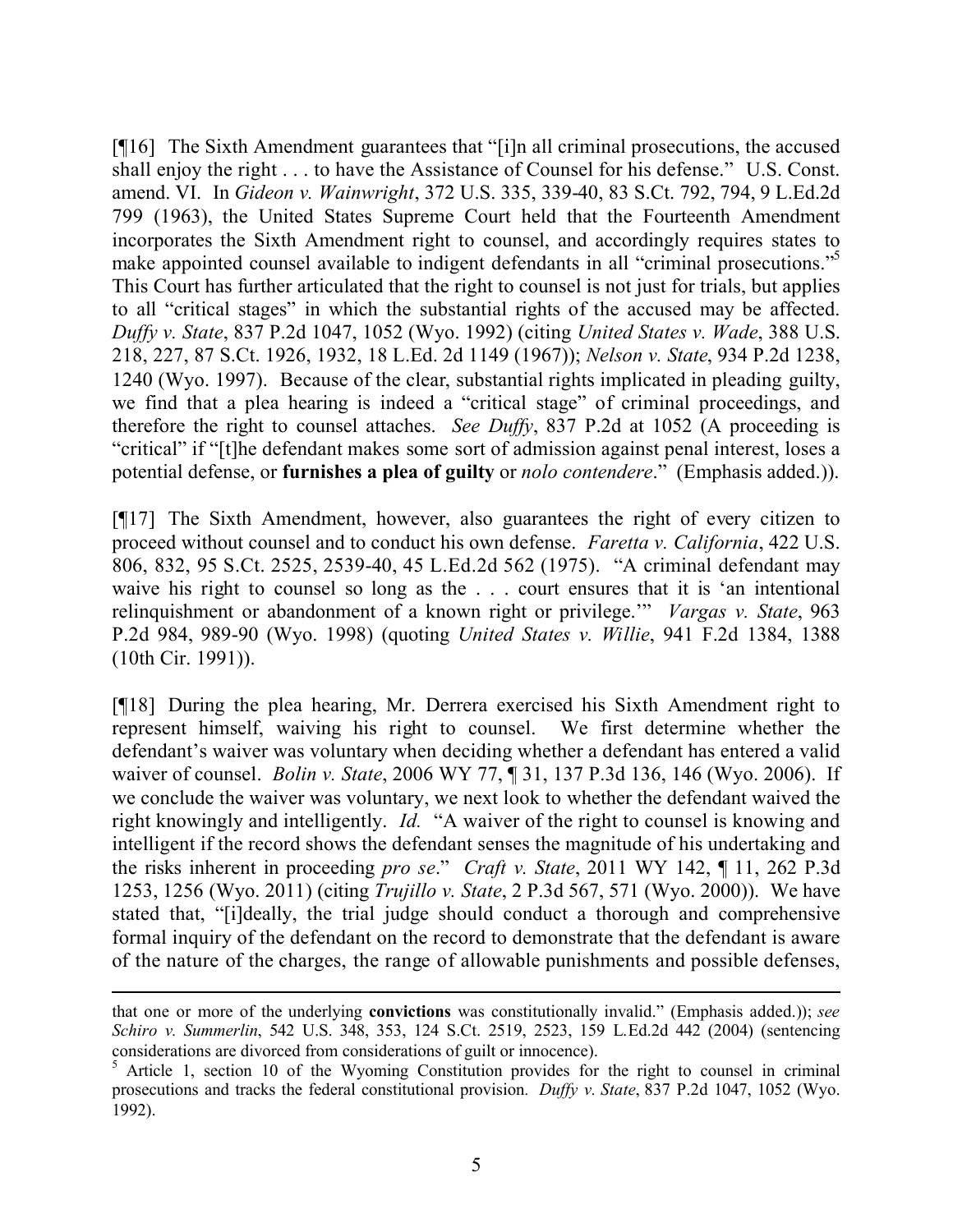and is fully informed of the risks of proceeding *pro se*." *Van Riper v. State*, 882 P.2d 230, 234 (Wyo. 1994) (quoting *Willie*, 941 F.2d at 1388).

[¶19] The record shows that when Mr. Derrera entered his *pro se* guilty plea, he signed a statement of his constitutional rights, which, among other things, advised him of his right to counsel. The hearing transcript also indicates that the presiding judge diligently reviewed Mr. Derrera's constitutional rights, specifically his right to the advice of an attorney, prior to accepting his guilty plea. Mr. Derrera stated that he would proceed without counsel. Furthermore, Mr. Derrera indicated the voluntary nature of his plea when he responded in the negative to the following questions: "Did anybody promise you anything to get you to plead guilty?" and "Did anybody force or coerce you to plead guilty?" We find that the trial judge's colloquy met the plea advisement requirements of W.R.Cr.P. 11(b),<sup>6</sup> and furthermore offers us a sound factual basis for concluding that Mr. Derrera knowingly, voluntarily, and intelligently waived his right to counsel.

[¶20] Mr. Derrera further argues he was the victim of unfair bartering with the prosecutor at the preliminary hearing, agreeing to plead guilty to allow him to return home immediately, without jail time. He suggests that this was coercive despite not having made an objection at the time of the plea. Mr. Derrera's regret over his decision presents an insufficient reason to revisit and revise the 2007 conviction. His hindsight does not change the fact that at the time of the plea hearing, he waived his right to counsel and entered a guilty plea knowingly, voluntarily, and intelligently.

j

<sup>&</sup>lt;sup>6</sup> W.R.Cr.P. 11(b) sets forth the advisements that must be given to an unrepresented defendant before acceptance of a guilty plea, in relevant part, as follows:

<sup>(</sup>b) *Advice to Defendant*. — [B]efore accepting a plea of guilty or nolo contendere to a felony or to a misdemeanor when the defendant is not represented by counsel, the court must address the defendant personally in open court and, unless the defendant has been previously advised by the court on the record and in the presence of counsel, inform the defendant of, and determine that the defendant understands, the following:

<sup>(1)</sup> The nature of the charge to which the plea is offered, the mandatory minimum penalty provided by law, if any, and the maximum possible penalty provided by law and other sanctions which could attend a conviction including, when applicable, the general nature of any mandatory assessments (such as the surcharge for the Crime Victim Compensation Account), discretionary assessments (costs, attorney fees, restitution, etc.) and, in controlled substance offenses, the potential loss of entitlement to federal benefits.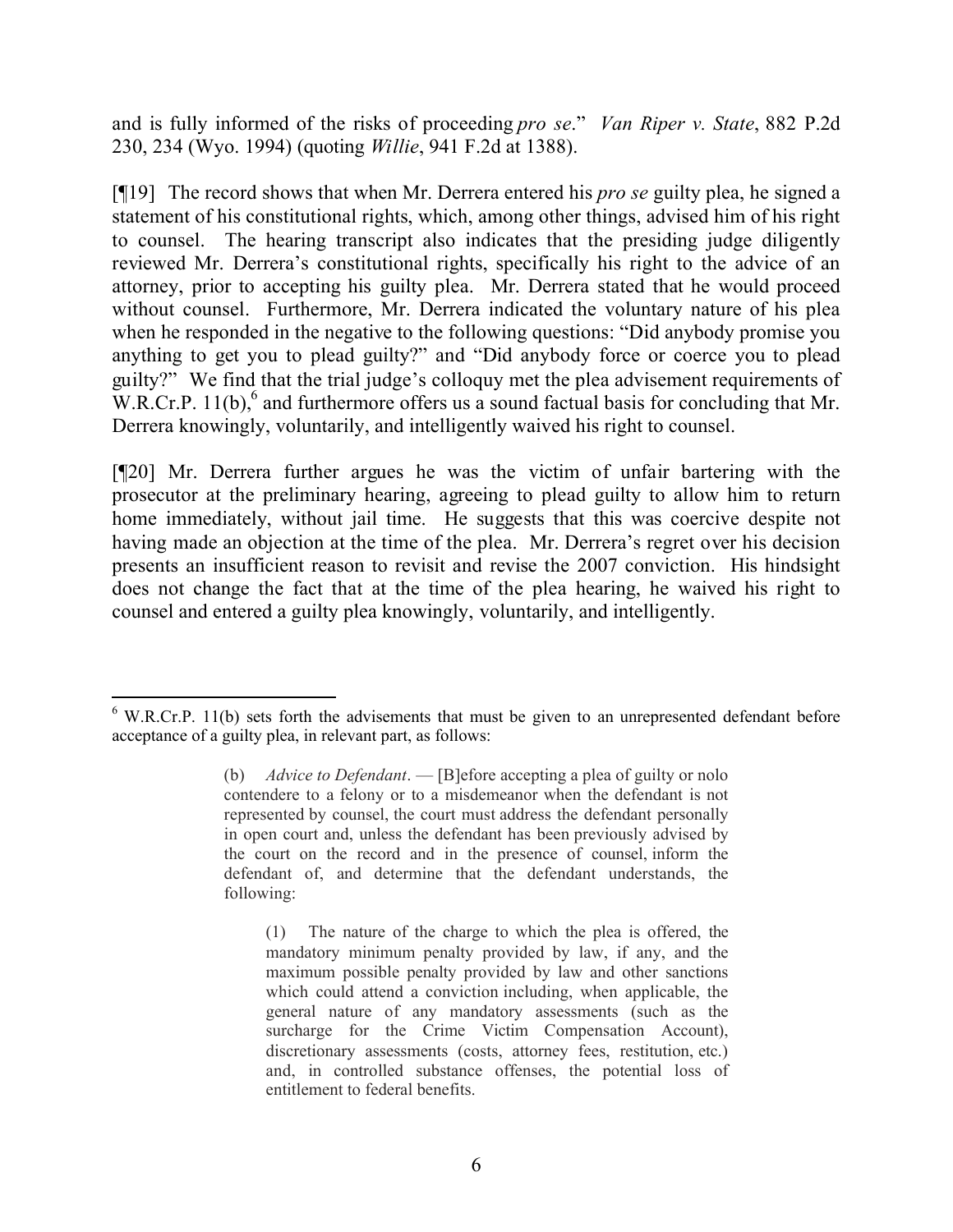[¶21] Because of the procedurally and constitutionally sound methods by which Mr. Derrera waived his counsel and entered his guilty plea, we find that Mr. Derrera has failed to meet his prima facie burden and we find no basis to disturb the 2007 conviction.

## *2. Did the district court subject Mr. Derrera to double jeopardy when it reinstated Mr. Derrera's 2009 DWUI after dismissing the case with prejudice?*

[¶22] Mr. Derrera argues his 2009 conviction is invalid because the district court lost jurisdiction to reinstate the case after it had already been dismissed with prejudice. He argues that reinstating his case violated the double jeopardy protections of the Fifth and Fourteenth Amendments.

[¶23] The Fifth Amendment to the United States Constitution and article 1, section 11 of the Wyoming Constitution protect a person from twice being put in jeopardy of prosecution, conviction, or punishment for the same criminal offense. Though the two provisions differ in language, this Court has stated, "they have the same meaning and are co-extensive in application." *Landeroz v. State*, 2011 WY 168, ¶ 17, 267 P.3d 1075, 1080 (Wyo. 2011) (quoting *Tucker v. State*, 2010 WY 162, ¶ 41, 245 P.3d 301, 311 (Wyo. 2010)). Furthermore, we have said that the double jeopardy provisions of both Constitutions provide an accused three protections: "1) protection against a second prosecution for the same offense following an acquittal; 2) protection against a second prosecution for the same offense after a conviction; and 3) protection against multiple punishments for the same offense." *Id*. (citing *Vigil v. State*, 563 P.2d 1344, 1350 (Wyo. 1977)). "The protection of the Double Jeopardy Clause by its terms applies only if there has been some event, such as an acquittal, which terminates the original jeopardy." *Landeroz*, 2011 WY 168, ¶ 19, 267 P.3d at 1080 (citing *Richardson v. United States*, 468 U.S. 317, 325, 104 S.Ct. 3081, 3086, 82 L.Ed.2d 242 (1984)). "For double jeopardy to bar re-trial in a case where the district court grants a defense motion for a mistrial based upon prosecutorial misconduct, the defense must show prosecutorial intent to goad the defense into moving for a mistrial." *State v. Newman*, 2004 WY 41, ¶ 21, 88 P.3d 445, 452-53 (Wyo. 2004) (citing *Oregon v. Kennedy*, 456 U.S. 667, 676, 102 S.Ct. 2083, 2089, 72 L.Ed.2d 416 (1982)). Here, the trial court declared a mistrial in response to Mr. Derrera's objection. There is nothing to indicate a prosecutorial intent to goad the defense into moving for a mistrial, and therefore the constitutional protection against double jeopardy is not implicated.

[¶24] With respect to the State's failure to timely refile, our limited record indicates that the State was not provided a copy of the motion and order to dismiss, and therefore was not provided an opportunity for a hearing on the motion.<sup>7</sup>

 $\overline{a}$ <sup>7</sup> W.R.Cr.P. 49(a) provides in part, "written notices and similar papers shall be served upon each of the parties."